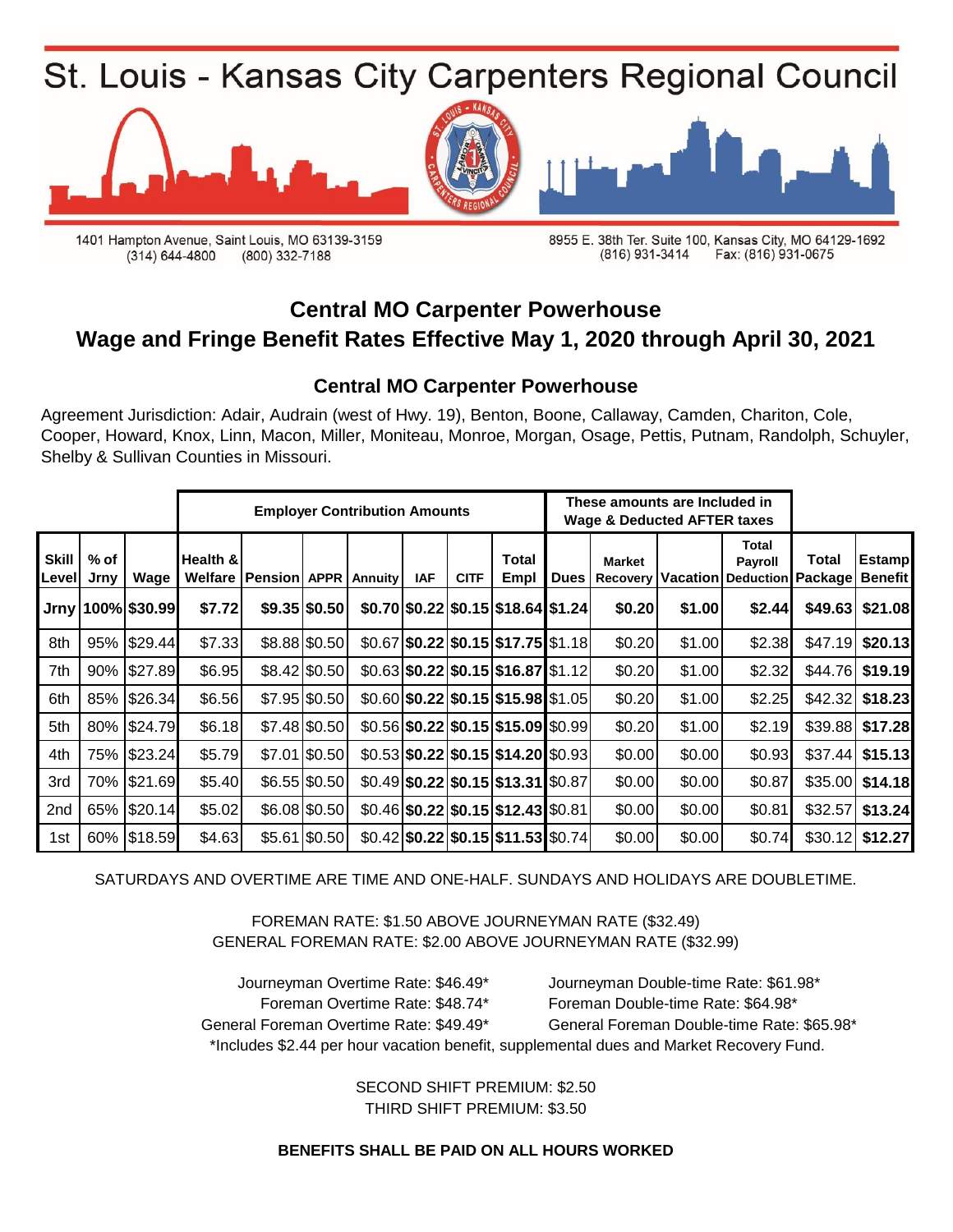

1401 Hampton Avenue, Saint Louis, MO 63139-3159 (314) 644-4800 (800) 332-7188

8955 E. 38th Ter. Suite 100, Kansas City, MO 64129-1692 Fax: (816) 931-0675 (816) 931-3414

# **Central MO Residential/Light Commercial Carpenter-Lather Wage and Fringe Benefit Rates Effective May 1, 2020 through April 30, 2021**

### **Central MO Residential/Light Commercial**

Agreement Jurisdiction: Adair, Audrain (west of Hwy. 19), Benton, Boone, Callaway, Camden, Chariton, Cole, Cooper, Howard, Knox, Linn, Macon, Miller, Moniteau, Monroe, Morgan, Osage, Pettis, Putnam, Randolph, Schuyler, Shelby & Sullivan Counties in Missouri.

|                 |                |                   |          |                                   |                 | <b>Employer Contribution Amounts</b> |            |             |                                              |             | These amounts are Included in<br><b>Wage &amp; Deducted AFTER taxes</b> |        |                                                               |       |                 |
|-----------------|----------------|-------------------|----------|-----------------------------------|-----------------|--------------------------------------|------------|-------------|----------------------------------------------|-------------|-------------------------------------------------------------------------|--------|---------------------------------------------------------------|-------|-----------------|
| Skill<br>Level  | $%$ of<br>Jrny | Wage              | Health & | <b>Welfare   Pension   APPR  </b> |                 | <b>Annuity</b>                       | <b>IAF</b> | <b>CITF</b> | <b>Total</b><br>Empl                         | <b>Dues</b> | <b>Market</b><br>Recovery                                               |        | Total<br><b>Payroll</b><br>Vacation Deduction Package Benefit | Total | <b>Estamp</b>   |
|                 |                | Jrny 100% \$23.55 | \$7.72   |                                   | $$9.35$ \$0.50  |                                      |            |             | \$0.70 \$0.22 \$0.15 \$18.64 \$0.94]         |             | \$0.20                                                                  | \$1.00 | \$2.14                                                        |       | \$42.19 \$20.78 |
| 8th             |                | 95% \$22.37       | \$7.33   |                                   | \$8.88 \$0.50   |                                      |            |             | $$0.67$ $$0.22$ $$0.15$ $$17.75$ $$0.89$     |             | \$0.20                                                                  | \$1.00 | \$2.09                                                        |       | \$40.12 \$19.84 |
| 7th             |                | 90% \$21.20       | \$6.95   |                                   | \$8.42 \$0.50   |                                      |            |             | $$0.63$ $$0.22$ $$0.15$ $$16.87$ $$0.85$     |             | \$0.20                                                                  | \$1.00 | \$2.05                                                        |       | \$38.07 \$18.92 |
| 6th             |                | 85% \$20.02       | \$6.56   |                                   | $$7.95$ \$0.50  |                                      |            |             | $$0.60$   \$0.22   \$0.15   \$15.98   \$0.80 |             | \$0.20                                                                  | \$1.00 | \$2.00                                                        |       | \$36.00 \$17.98 |
| 5th             |                | 80% \$18.84       | \$6.18   |                                   | \$7.48 \$0.50   |                                      |            |             | $$0.56$ $$0.22$ $$0.15$ $$15.09$ $$0.75$     |             | \$0.20                                                                  | \$1.00 | \$1.95                                                        |       | \$33.93 \$17.04 |
| 4th             |                | 75% \$17.66       | \$5.79   |                                   | \$7.01 \$0.50   |                                      |            |             | $$0.53$ $$0.22$ $$0.15$ $$14.20$ $$0.71$     |             | \$0.00                                                                  | \$0.00 | \$0.71                                                        |       | \$31.86 \$14.91 |
| 3rd             |                | 70% \$16.49       | \$5.40   |                                   | $$6.55$ $$0.50$ |                                      |            |             | $$0.49$ \\$0.22 \\$0.15 \\$13.31 \\$0.66     |             | \$0.00                                                                  | \$0.00 | \$0.66                                                        |       | \$29.80 \$13.97 |
| 2 <sub>nd</sub> |                | 65% \$15.31       | \$5.02   |                                   | \$6.08 \$0.50   |                                      |            |             | $$0.46$ $$0.22$ $$0.15$ $$12.43$ $$0.61$     |             | \$0.00                                                                  | \$0.00 | \$0.61                                                        |       | \$27.74 \$13.04 |
| 1st             |                | 60% \$14.13       | \$4.63   |                                   | $$5.61$ $$0.50$ |                                      |            |             | $$0.42$   \$0.22   \$0.15   \$11.53   \$0.57 |             | \$0.00                                                                  | \$0.00 | \$0.57                                                        |       | \$25.66 \$12.10 |

SATURDAYS AND OVERTIME ARE TIME AND ONE-HALF. SUNDAYS AND HOLIDAYS ARE DOUBLETIME.

FOREMAN RATE: \$1.50 ABOVE JOURNEYMAN RATE (\$25.05) GENERAL FOREMAN RATE: \$2.00 ABOVE JOURNEYMAN RATE (\$25.55)

Foreman Overtime Rate: \$37.58\* Foreman Double-time Rate: \$50.10\* General Foreman Overtime Rate: \$38.33\* General Foreman Double-time Rate: \$51.10\* \*Includes \$2.14 per hour vacation benefit, supplemental dues and Market Recovery Fund. Journeyman Overtime Rate: \$35.33\* Journeyman Double-time Rate: \$47.10\*

> THIRD SHIFT PREMIUM: \$3.50 SECOND SHIFT PREMIUM: \$2.50

**BENEFITS SHALL BE PAID ON ALL HOURS WORKED**